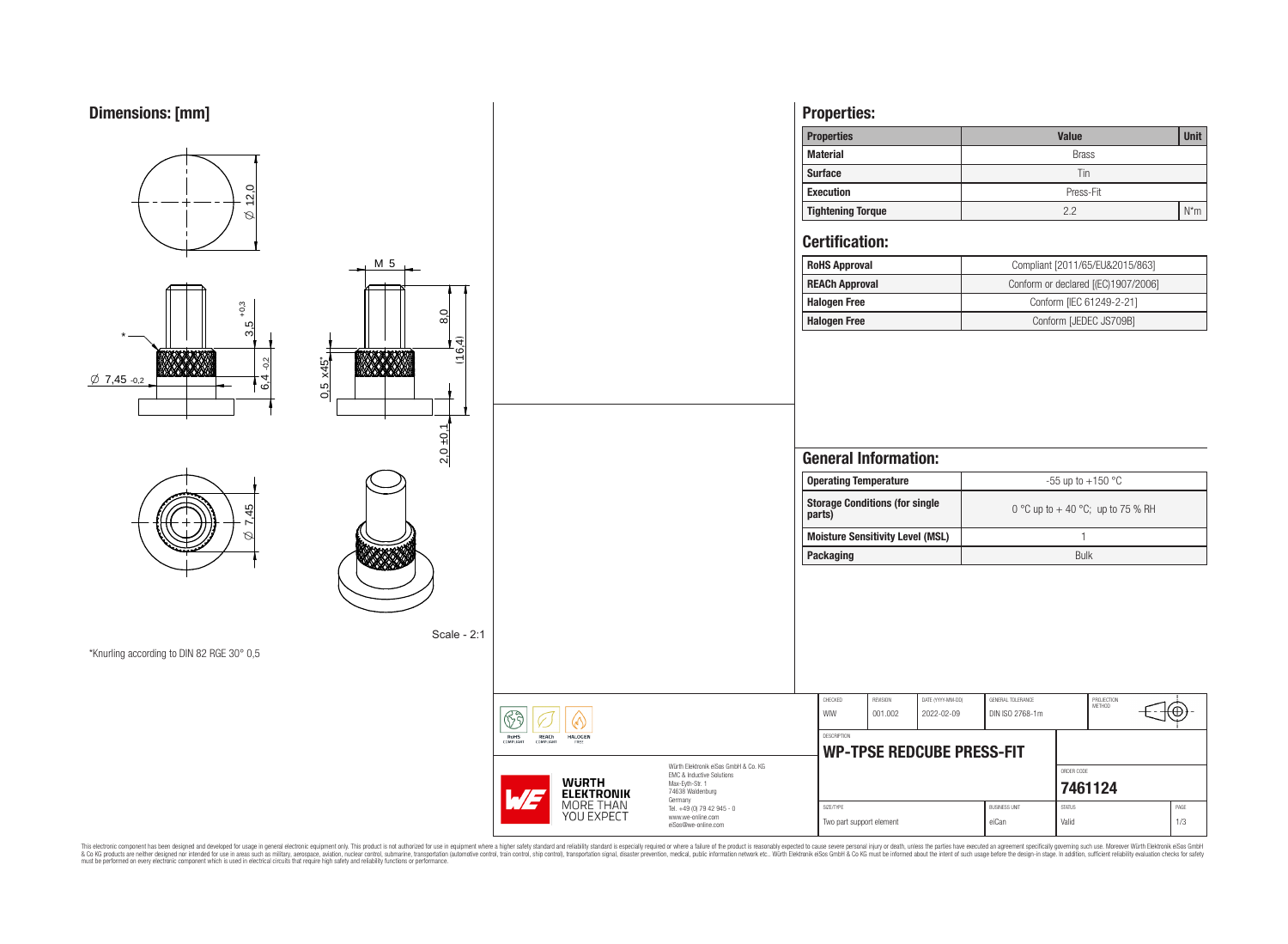# **Cautions and Warnings:**

# **The following conditions apply to all goods within the product series of REDCUBE Press-Fit of Würth Elektronik eiSos GmbH & Co. KG:**

### **General:**

- This electromechanical component was designed and manufactured for use in general electronic equipment.
- Würth Elektronik must be asked for written approval (following the PPAP procedure) before incorporating the components into any equipment in fields such as military, aerospace, aviation, nuclear control, submarine, transportation (automotive control, train control, ship control), transportation signal, disaster prevention, medical, public information network, etc. where higher safety and reliability are especially required and/or if there is the possibility of direct damage or human injury.
- Electromechanical components that will be used in safety-critical or high-reliability applications, should be pre-evaluated by the customer.
- The component is designed and manufactured to be used within the datasheet specified values. If the usage and operation conditions specified in the datasheet are not met, the component may be damaged or dissolved.
- Do not drop or impact the components, the component may be damaged.
- The responsibility for the applicability of the customer specific products and use in a particular customer design is always within the authority of the customer.
- Würth Elektronik products are qualified according to international standards. Würth Elektronik does not warrant any customer qualified product characteristics beyond Würth Elektroniks' specifications, for its validity and sustainability over time.

### **Product Specific:**

### **Press-Fit Technology:**

Follow all instructions in the datasheet, especially:

- Drill-hole specifications.
- Wave and reflow soldering is not applicable.
- During press-fit process, PCB should be supported by matrix against bending.
- Chip formation due to material displacement is permitted.

### **Storage Conditions:**

- Products shall be used within the period of 12 months based on the day of shipment.
- Do not expose the components to direct sunlight.
- The storage conditions in the original packaging are defined according to DIN EN 61760-2.
- The storage conditions stated in the original packaging apply to the storage time and not to the transportation time of the components.

### **Packaging:**

• The packaging specifications apply only to purchase orders comprising whole packaging units. If the ordered quantity exceeds or is lower than the specified packaging unit, packaging in accordance with the packaging specifications cannot be ensured.

### **Handling:**

- The maximum permissible torques must be complied with to prevent mechanical destruction. REDCUBE Press-Fit right angled versions have to be fixed and hold in position when the screw is tightened. Otherwise the PCB can be damaged.
- Blind hole thread: the dimension of the thread length in the drawing (page 1) defines the minimum screw-in depth of a screw.
- External thread: the dimension of the shaft length in the drawing (page 1) includes the thread run-out. The usable thread length is defined by DIN 76-1:2016-08 (Table 1, a1).

These cautions and warnings comply with the state of the scientific and technical knowledge and are believed to be accurate and reliable. However, no responsibility is assumed for inaccuracies or incompleteness.

| ୱେ<br>୰<br><b>RoHS</b><br><b>REACh</b><br><b>HALOGEN</b><br>COMPLIANT<br>ERFF<br>COMPLIANT |                                                                                                                                                                                               | CHECKED<br>WIW                                         | <b>REVISION</b><br>001.002 | DATE (YYYY-MM-DD)<br>2022-02-09 | GENERAL TOLERANCE<br>DIN ISO 2768-1m |                        | PROJECTION<br>METHOD | t⊕          |
|--------------------------------------------------------------------------------------------|-----------------------------------------------------------------------------------------------------------------------------------------------------------------------------------------------|--------------------------------------------------------|----------------------------|---------------------------------|--------------------------------------|------------------------|----------------------|-------------|
|                                                                                            |                                                                                                                                                                                               | <b>DESCRIPTION</b><br><b>WP-TPSE REDCUBE PRESS-FIT</b> |                            |                                 |                                      |                        |                      |             |
| <b>WURTH</b><br>$\sqrt{7}$<br><b>ELEKTRONIK</b>                                            | Würth Flektronik eiSos GmbH & Co. KG<br>FMC & Inductive Solutions<br>Max-Eyth-Str. 1<br>74638 Waldenburg<br>Germany<br>Tel. +49 (0) 79 42 945 - 0<br>www.we-online.com<br>eiSos@we-online.com |                                                        |                            |                                 |                                      | ORDER CODE<br>7461124  |                      |             |
| MORE THAN<br>YOU EXPECT                                                                    |                                                                                                                                                                                               | SIZE/TYPE<br>Two part support element                  |                            |                                 | <b>BUSINESS UNIT</b><br>eiCan        | <b>STATUS</b><br>Valid |                      | PAGE<br>2/3 |

This electronic component has been designed and developed for usage in general electronic equipment only. This product is not authorized for use in equipment where a higher safety standard and reliability standard si espec & Ook product a label and the membed of the seasuch as marked and as which such a membed and the such assume that income in the seasuch and the simulation and the such assume that include to the such a membed and the such